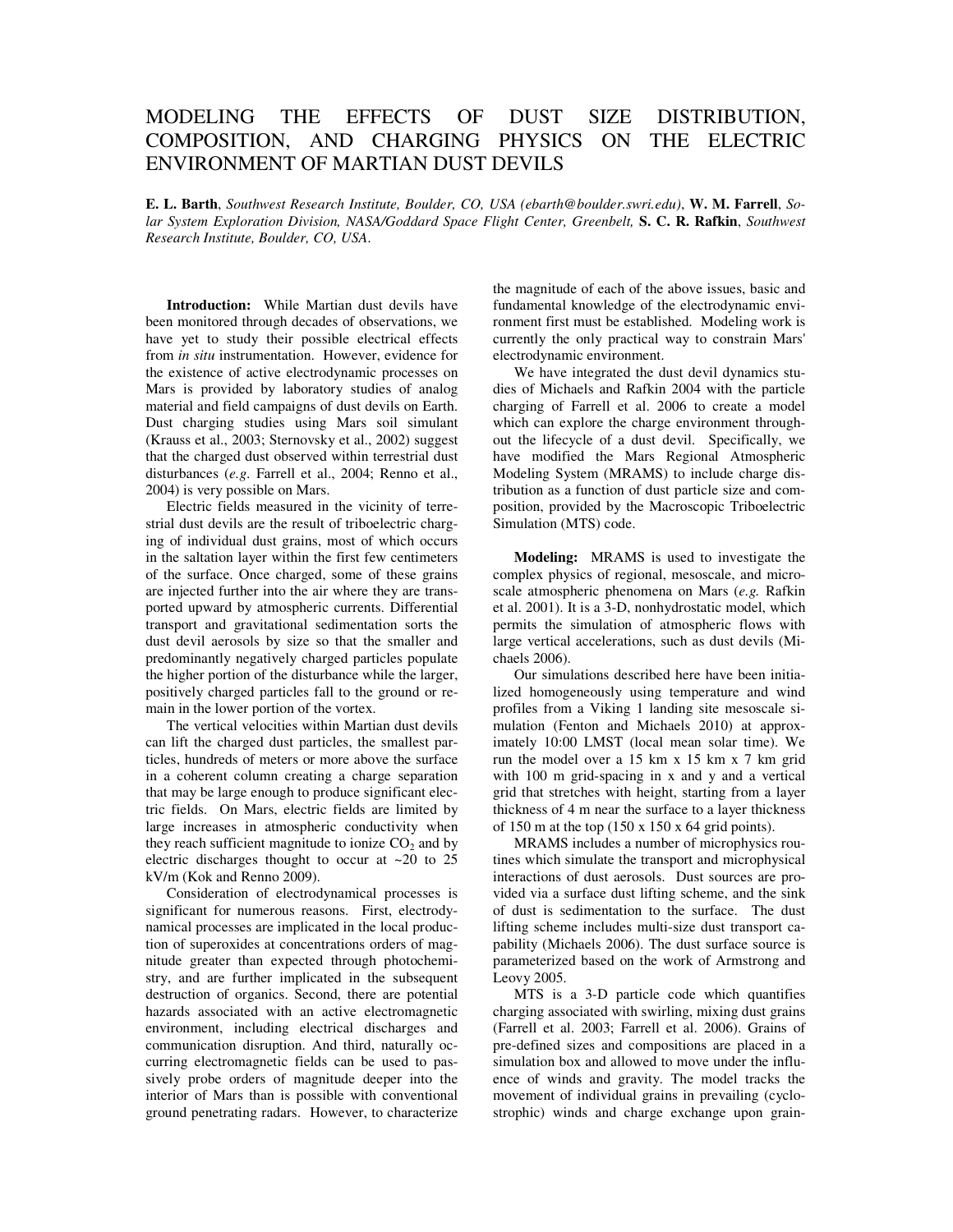grain collision.

We impose a compositional mix to maximize the triboelectric surface potential difference (∆Φ) between larger and smaller grains. Specifically, we apply the grain-grain contact electrification algorithm presented in Desch and Cuzzi 2000. As a rule, we use  $\Delta \Phi = 1.6$  V to simulate a mixture of smaller metallic and larger basaltic type particles. We also consider cases where we treat ∆Φ as a free parameter by examining the degree of electrification and grain charge-size distribution for a range of values approaching zero (uniform composition).

Information describing each MTS dust particle (*i.e.,* charge, radius, and mass) is used to instruct the MRAMS dust lifting scheme for each MRAMS model grid-cell. The amount of charge on the MTS dust grains reflects the point where the dust grain movement has become non-collisional and so there is no longer charge exchange through grain-grain collision.

The MTS dust grain information is binned into the appropriate microphysics mass/radius bins (Fig. 1, top panel). A lognormal function is then fit to the charge profile (Fig. 1, bottom panel). The first and second moments of the charge distribution are implemented as dynamical tracers within MRAMS so that as the dust moves within the MRAMS domain, the charge distribution can be reconstructed for any grid point. The distribution of charge in an MRAMS grid box will change as the size distribution of particles evolves due to the effects of winds and gravity. MRAMS keeps track of the charge density as a passive tracer. This can then be used to calculate an electric field from the Poisson equation.



**Figure 1**. The top panel shows the raw output from

MTS with the charge on each individual dust grain within in a given size range dictated by MRAMS. This information is used by MRAMS to bin the charge as shown in the bottomt panel. The charge distribution can be approximated by a log-normal distribution. MRAMS dynamic tracers are then (1) total particle number, (2) number of neutrals, (3) charge distribution first moment, and (4) charge distribution second moment.

**Dust Devil Simulation Results:** Barth et al. (2015) found that electric fields are generated everywhere dust lifting occurs. The electric fields generated within the dust devils vary in strength due to three main factors: size of the dust particles, average charge density, and the number of dust particles in the atmosphere (controlled by the parameterized dust lifting efficiency). To isolate the effects of each of the variable parameters (size, charge, lifting), six cases were run and the results compared by looking at electric fields produced by the same dust devil in each model run. These cases are summarized in Table 1.

Table 1. Summary of dust devil sensitivity tests (in order of increasing electric field).

|          | Radius | Charge | Liftina<br>eff. | Number*<br>$(cm^{-3})$ | Optical<br>depth**    | E-field*<br>(V/m) |
|----------|--------|--------|-----------------|------------------------|-----------------------|-------------------|
| A        | Small  | Small  | $9e-8$          | 11                     | $5e-3$                | 0.11              |
| D        | Small  | Small  | $9e-7$          | 110                    | $5e-2$                | 1.6               |
| Ε        | Small  | Large  | $9e-8$          | 16                     | $5e-3$                | 4.5               |
|          | Large  | large  | $9e-5$          | 16                     | $5e-1$                | 39                |
| F        | large  | small  | $9e-3$          | 1100                   | 5                     | 200               |
| В        | large  | large  | $9e-3$          | 1600                   | 50                    | 3900              |
| $\cdots$ |        | $\sim$ |                 | $\sim$ $\sim$ $\sim$   | $\cdots$<br>$\cdot$ . | $\sim$            |

\*Corresponding to maximum contour level in the plane 2 m above the surface

\*\*Estimated visible-wavelength horizontal optical depth of the dust devil column

The dust particle size distributions were based on a known published distribution from Farrell et al. 2006 that possesses an adjustable power law particle size distribution. This power law type distribution was similar in nature to that used by Melnik and Parrot 1998. The dust particles are classified as either metals or basalts based on their charge sign (negative or positive, respectively). In the *small radius* case, the metals range from  $0.05 - 0.2 \mu m$  in radius, with most particles having a radius of 0.1 µm; the basaltic particles are  $0.2 - 10 \mu m$  in radius, with the peak of the size distribution at  $\sim 0.4$  µm. Because the basalts are much less dense than the metals, the smaller basaltic particles fall at speeds comparable to the metal particles. Scaling both of the size distributions up by a factor of 10 (the *large radius* case) results in a greater vertical separation between the two populations of particles within a dust devil.

The charge on individual particles ranges from about  $10^{-18}$  to  $10^{-15}$  C. A number of neutral particles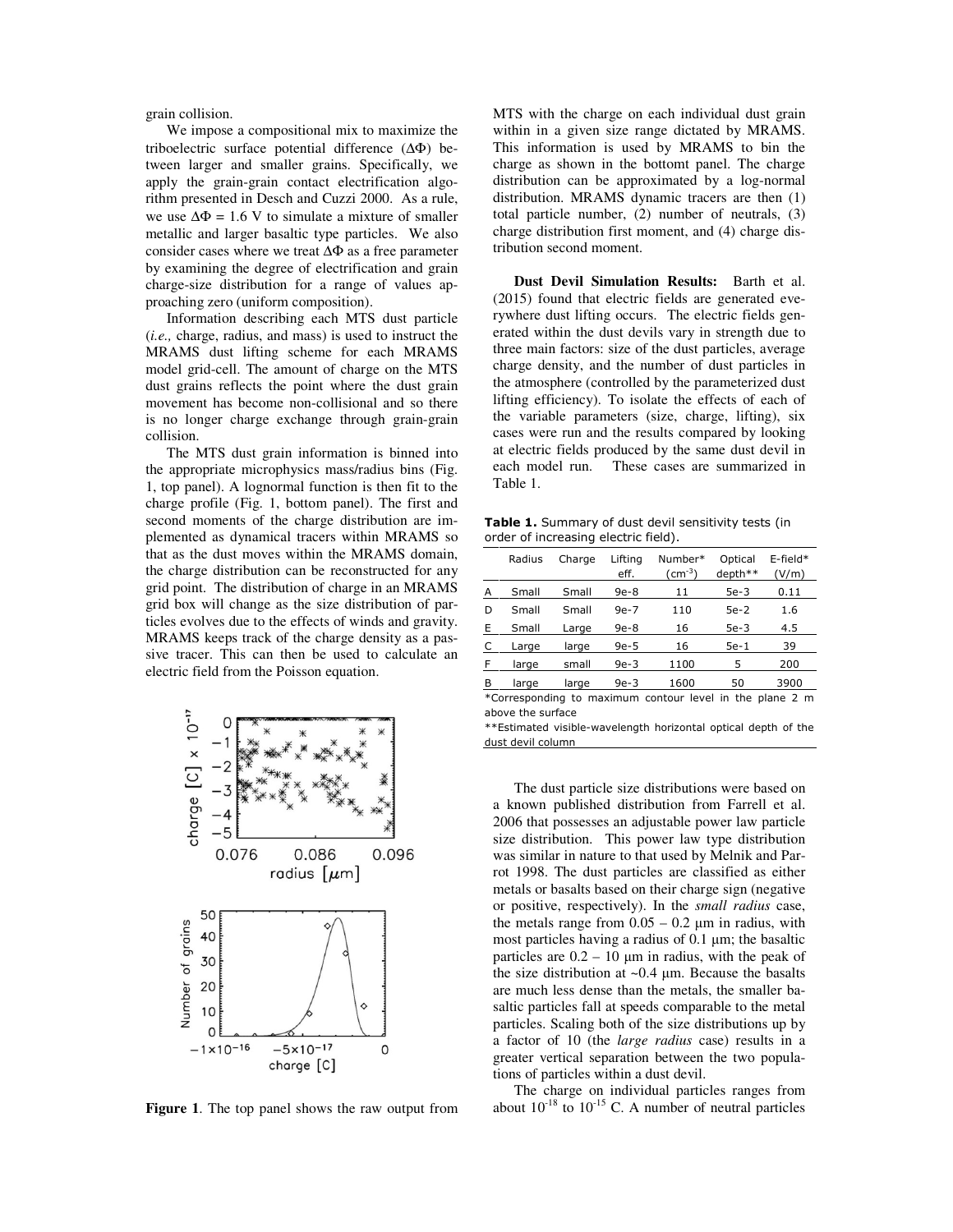are also present. Figure 2 shows the average charge density distributions.



**Figure 2**. Average charge density distributions applied to the two size distribution cases described above. Absolute value is shown for the negatively charged particles.

The dust lifting efficiency regulates the amount of mass lifted and so controls the number of dust particles lifted into the atmosphere. The numerical value is specific to the dust lifting parameterization in the model (numerical values are listed in Table 1 to illustrate the difference between the cases; a more physical way to distinguish between the cases is to look at the number of particles in the dust devils).

Given the estimated visible-wavelength horizontal optical depth of the dust devil column, Case C might be a reasonable representation of Martian dust devils a few 100 m in diameter. Figure 3 shows the modeled electric field environment. The maximum electric fields are  $\sim$  40 V/m.

We expand upon our previous studies here in order to (1) determine the influence of the lifted dust size distribution and dust composition on the electromagnetic environment, and (2) compare the modeling results obtained by assuming each of the triboelectric charging physics proposed by Desch and Cuzzi (2000), Melnik and Parrot (1998), Kok and Renno (2009), and Forward et al. (2009).

The properties of surface dust likely vary from place to place on Mars. There are certainly regions of high dust availability and other regions where available dust is low either due to the absence or the immobilization (e.g. via cementation) of such particles. The size distribution of available dust almost certainly varies as well. Finally, the composition of the dust (particularly the larger particles) may vary across Mars. These factors affect the electric potential of the dust and potentially the resultant charging.

Desch and Cuzzi include dust composition effects in addition to size in their triboelectric charging physics. Melnik and Parrot use only size as a dependent parameter for charging. Kok and Renno describe a new set of empirically-based charging algorithms which include the effects of E-fields on atmospheric conductivity and account for the adsorption of ions and electrons onto particulates. Forward et al. conducted experiments to measure the triboelectric charging of Martian regolith simulant (JSC-1 Mars).

**Summary:** We have enabled our Mars regional scale atmospheric model (MRAMS) to estimate an upper limit on electric fields generated by dust devil circulations by including charged particles as defined by the Macroscopic Triboelectric Simulation (MTS) code. Our MRAMS grid cell size makes our results most applicable to dust devils of a few hundred meters in diameter. We have run a number of simulations to understand the sensitivity of the electric field strength to the particle size and abundance and the amount of charge on each dust grain. We find that Efields can indeed develop in Martian dust convective features via dust grain filtration effects. The overall value of these E-fields is strongly dependent upon dust grain size, dust load, and lifting efficiency.

## **References:**

- Armstrong, J. C. and Leovy, C. B. (2005) "Long term wind erosion on Mars" Icarus 176, 57-74.
- Barth, E.L. W.M. Farrell, S.C.R. Rafkin 2016. Electric field generation in Martian dust devils. Icarus*,* 268, p. 253-265.
- Desch, S. J. and Cuzzi, J. N. (2000) "The Generation of Lightning in the Solar Nebula" Icarus 143, 87- 105.
- Farrell, W. M. et al. (2003) "A simple electrodynamic model of a dust devil" Geophysical Research Letters 30, 2050.
- Farrell, W. M. et al., 2004. Electric and magnetic signatures of dust devils from the 2000-2001 MATADOR desert tests. J. Geophys. Res. 109, E03004.
- Farrell, W. M. et al. (2006) "A model of the ULF magnetic and electric field generated from a dust devil" Journal of Geophysical Research 111, E11004
- Fenton, L. K. and Michaels, T. I. (2010) "Characterizing the sensitivity of daytime turbulent activity on Mars with the MRAMS LES: Early results" International Journal of Mars Science and Exploration, vol. 4, p.159-171.
- Forward, K.M. et al. (2009) " Particle-size dependent bipolar charging of Martian regolith simulant" Geophysical Research Letters 36, L13201.
- Krauss, C. E. et al. (2003) "Experimental evidence for electrostatic discharging of dust near the surface of Mars" New Journal of Physics, Volume 5, Issue 1, 70.
- Kok, J. F. and Renno, N. O. (2009) "Electrification of windblown sand on Mars and its implications for atmospheric chemistry" Geophysical Research Letters 36, L05202.
- Melnik, O. and Parrot, M. (1998) "Electrostatic dis-